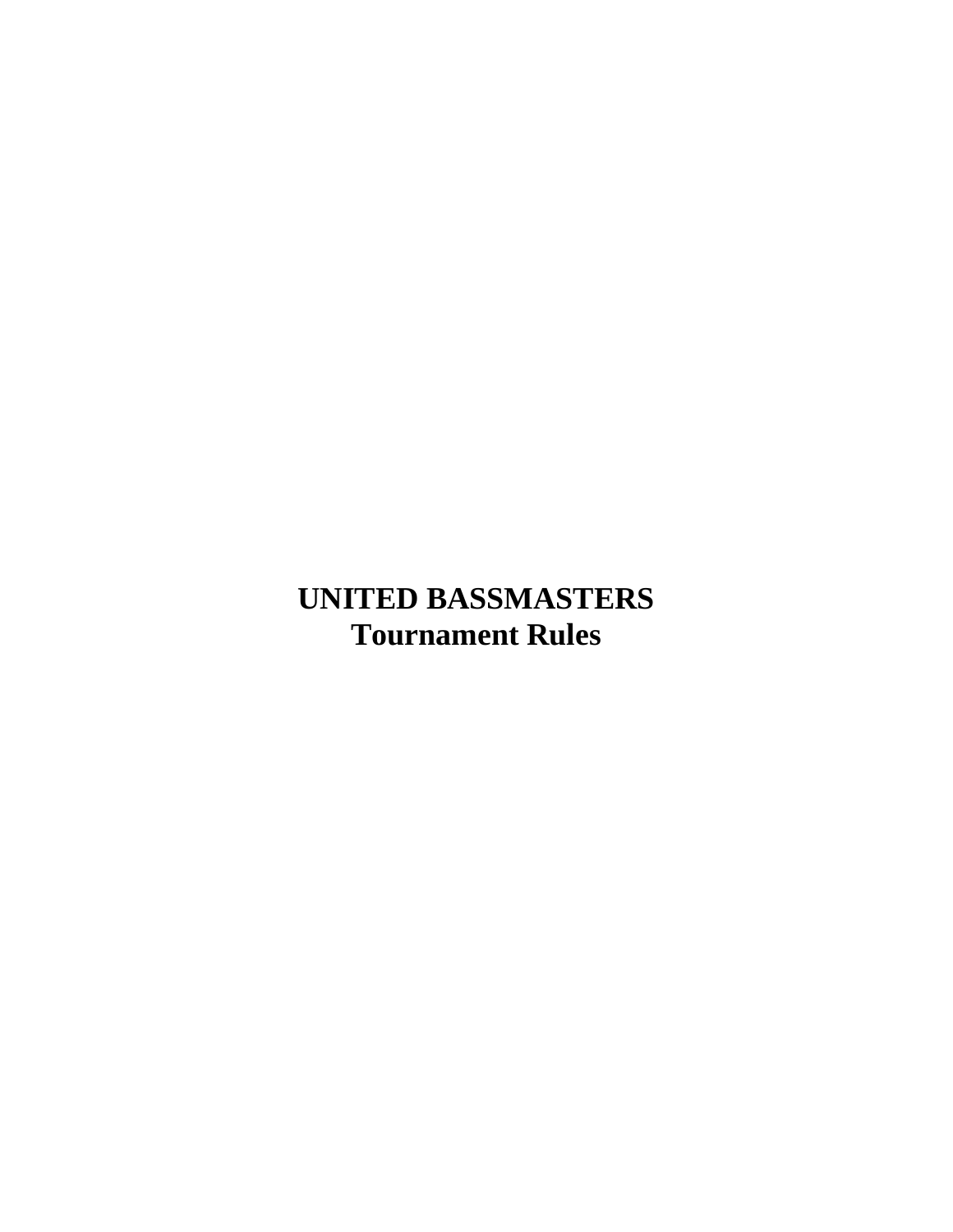- 1. The Tournament Committee shall be present at each tournament to ensure proper functioning of the By-Laws.
- 2. All participants shall be randomly paired by non-boat owners selecting boat owner partners in United Bassmasters club tournament. Open tournaments shall be either draw or buddy tournaments.
- 3. Non-boat owners shall pay a \$25.00 fee to boat owners as compensation for expenses.
- 4. A full discussion of fishing locations must be held between the boat partners. Non-boaters must be allowed equal access to their fishing locations. Also, boat owners should make every effort to position their boat so that the non-boater will have equal access to the fish.
- 5. Members are prohibited from fishing with the same member more than once a year. On two day tournaments, non-boaters are prohibited from going to first day boaters spots.
- 6. The Tournament Director must approve all changes in pairings. He should be contacted as soon as problems occur.
- 7. Safe boating conduct must be observed at all times. Carelessness or unsafe operation of any boat will be grounds for disqualification.
	- 7A. The following constitutes a tournament ready boat:
		- 1. All safety equipment is working and installed.
		- 2. Running lights are working.
		- 3. Trolling motor is working.
		- 4. Live well is working.
		- 5. Big engine is working.
		- 6. Able to carry two (2) people safely.
		- 7. Has a seat in the back of the boat for non-boater.
- 8. All boat occupants are required to wear a Coast Guard approved life vest while the boat is being powered by the gas engine and "on-plane". Boat owners are required to provide the non-boater with an approved life vest; however, non-boaters are encouraged to have a vest to their personal fit.
- 9. Contestants are responsible for their own liability. All boat owners are required to have their boats insured.
- 10. No alcoholic beverages will be allowed in the boats during a tournament. Violators will be disqualified for that tournament.
- 11. Any member whose boat is deemed unseaworthy by the tournament committee will not be allowed to use his boat. He will be designated a non-boater until the boat is properly repaired.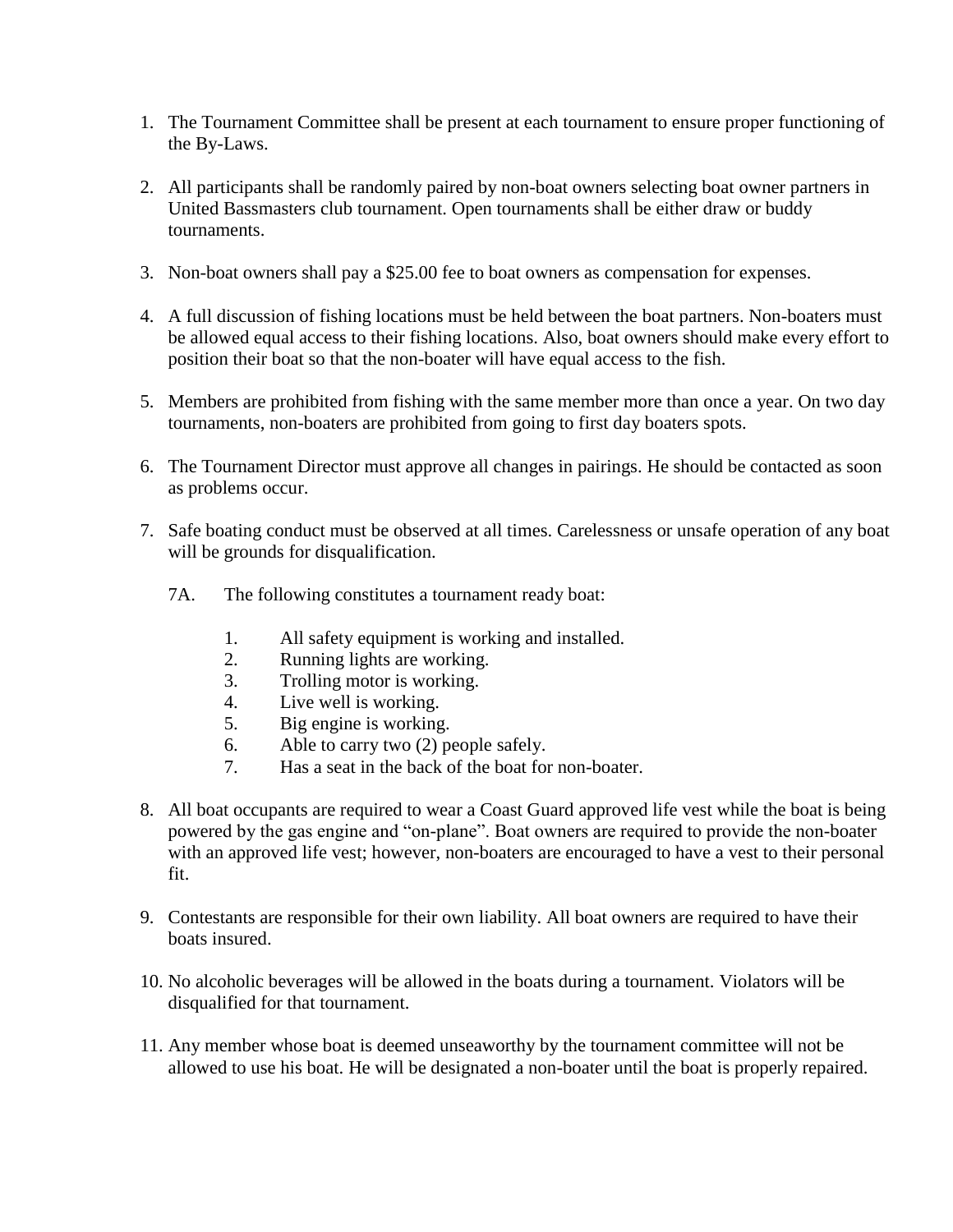12. All participants shall depart at blast-off and return at the appointed time. Participants are encouraged not to arrive late for tournaments. In the event a contestant arrives late, he must do the following:

> Before any fishing begins, you must find a United Bassmasters member on the lake. Tell him you were late for blast-off and request that he physically check your live well. After he verifies that your live well is empty, he should then advise you of the creel limit and the weigh-in time. You must then pay him your entry fee and then you may begin fishing. At weigh-in, you and the member who checked your live well should see the Tournament Director of his designee. You should state that you were late and give your reason. The Tournament Director will ask the member to verify that your live well was checked and found empty and that you paid your entry fee.

Any late member to fails to follow all of the above steps will not be allowed to weigh-in any fish.

12A. If you are late for a tournament and you miss pairings and don't call before pairings, you lose half of your day's weight. Job, family emergency, accident, lost are approved excuses for being late, not "I overslept." Pairings are 1 hour before safe light. (If safe light is 7:"15 a.m., pairings are at 6:15 a.m.)

- 13. A penalty of ten (10) ounces per minute will be deducted from total weight for late returnees. Any participant more than fifteen (15) minutes late will lose all credit for the day's catch. Each participant must be inside the book marker to be counted as on time.
- 14. Only artificial lures may be used. No live bait. All bass must be caught live in a conventional manner. No trolling is allowed. Only casting or jigging methods may be used.
- 15. Any area posted or cordoned off and restricted to boats by the lake authority will be an off limits area to tournament boats. Anyone violating this rule will be disqualified for that tournament.
- 16. Once a tournament is in progress, no participant may leave the boat to fish a bank, wade, or fish by any other method. Leaving the boat for safety reasons, i.e., thunder/lightening storms or to answer a "nature call" is permitted.
- 17. At no time shall one boat fish closer than fifty (50) yards of another contestant who is anchored with the trolling motor in the up position.
- 18. Only largemouth, smallmouth, Kentucky, or spotted bass will be weighed in. The limit will be 5 fish per participant. All bass must meet the minimum state regulation governing the waters being fished. The weigh master will use a "Golden Rule," with the fish's mouth closed, tail fanned, to determine length.
- 19. All fish weighed in are under the control of the tournament committee and will be returned to lake alive when possible. Every effort must be made to keep fish alive. For each dead fish brought to the scales, two (2) ounces will be deducted from the total weight of the contestant.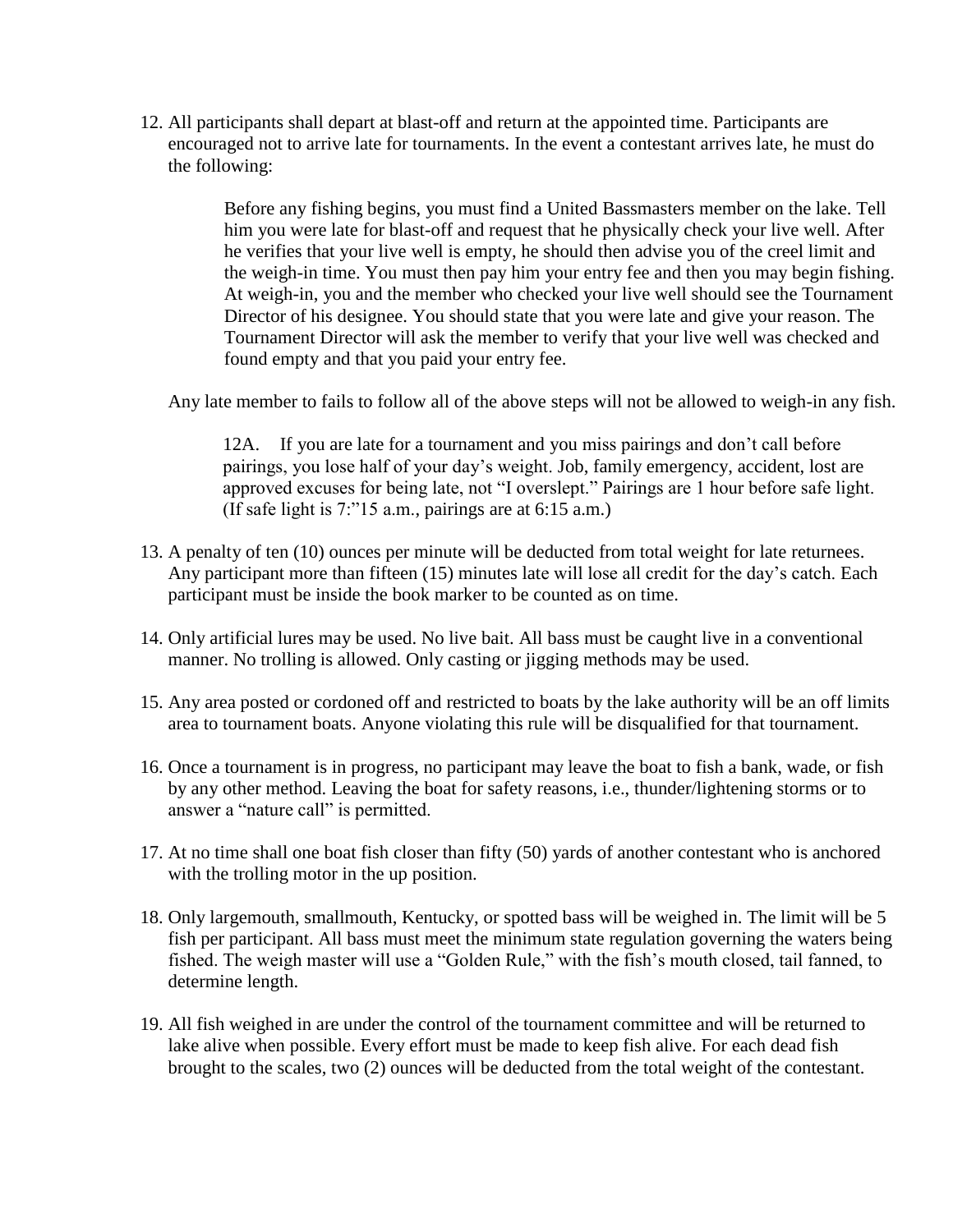- 20. Weighing in a short fish or more fish than allowed will result in the loss of the largest fish in your creel. The tournament committee will not pre-measure your fish, it is your responsibility.
- 21. Any member who is delinquent in dues or other fees will not be allowed to weigh-in fish in a tournament. It is the responsibility of each member to check with the club treasurer to ensure compliance with financial obligations.
- 22. Only tournament committee members will be allowed to weigh and measure fish. Unless your fish are being weighed, members are asked to stand back and clear of the scales.
- 23. If a boater notifies the Tournament Director that he must leave the lake prior to the weigh-in, the Tournament Director will determine if that person will be designated a non-boater. This is in fairness to any non-boater selected to fish with that boater. You must be at weigh-in to weigh fish in. Early leaving participants may hand off fish and they must be marked with culling balls, this is due to break downs or personal reasons.
- 24. Any protests must be filed with the Tournament Director before the end of the weigh-in. At the conclusion of the weigh-in, the tournament results are final and no protests can be filed. The tournament committee will make the final decision on any protests and their decision regarding appropriate actions will be final and not subject to appeal.
- 25. Tournament purses are as follows:

| First Place ---------- 35% |
|----------------------------|
| Second Place ------- 25%   |
| Third Place --------- 20%  |
| Fourth Place -------- 10%  |
| Big Fish ------------- 10% |
| 100%                       |

- 26. The tournament purse for the United Bassmasters Classic tournament will be decided by the tournament committee with the approval of a majority vote of club members at the September monthly meeting.
- 27. Tournament points will be awarded based on total weight of fish caught by the member during each tournament. Weights will be accumulative throughout the tournament season.
- 28. Selection of the United Bassmasters 6-man team to the Regional Elimination tournament will be based on the top six finishers in the club tournaments. If a selected member cannot participate in the regional, the next member in line will have the opportunity to move up and represent the club.
- 29. Each non-boater is limited to 6 rods, tackle box, necessary protective apparel and equipment, and a small (6 pack) cooler.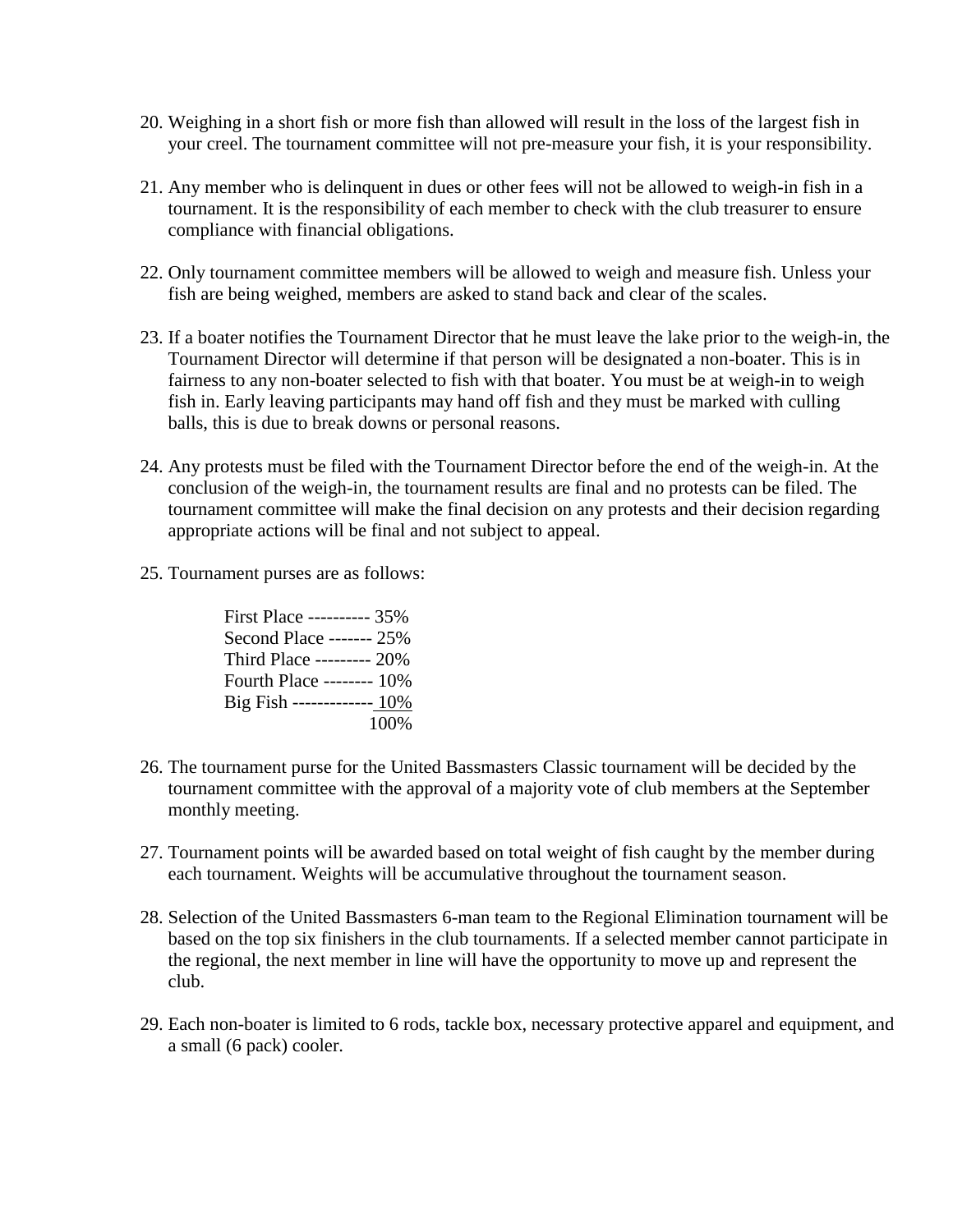30. Each member to fish the club tournament must be in good standing with both the club and FLW/TBF financial requirements.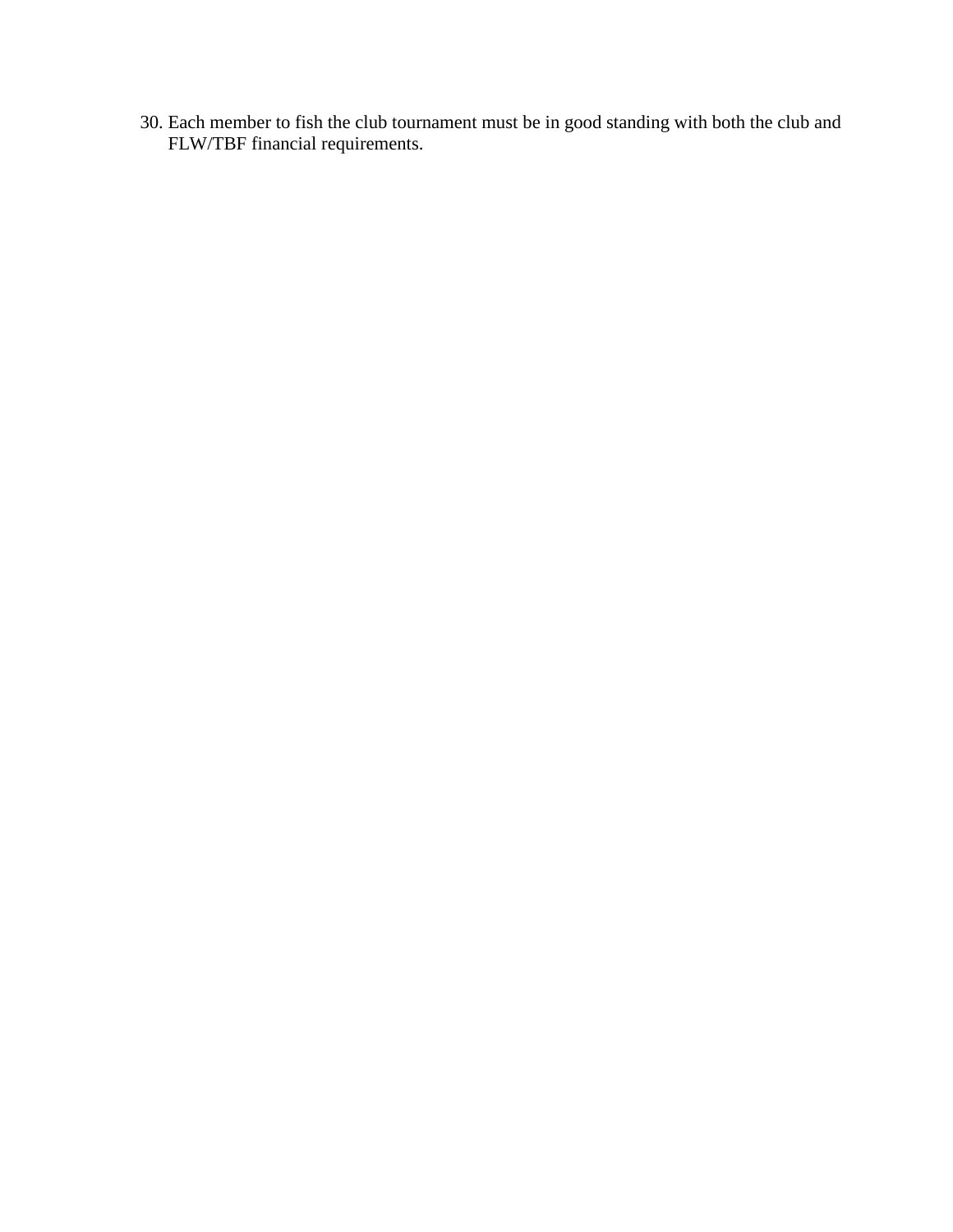## **UNITED BASSMASTERS MEMBERSHIP APPLICATION**

| $CITY$ $ZIP$                                                                                           |  |  |
|--------------------------------------------------------------------------------------------------------|--|--|
| $PHONE(H)$ (W) (CELL) (CELL)                                                                           |  |  |
|                                                                                                        |  |  |
|                                                                                                        |  |  |
|                                                                                                        |  |  |
| PREVIOUS CLUB AFFILIATION(S) $\qquad \qquad \blacksquare$ NAME OF CLUB(S) $\qquad \qquad \blacksquare$ |  |  |
|                                                                                                        |  |  |
|                                                                                                        |  |  |
|                                                                                                        |  |  |
| HP _____________ INSURANCE COVERAGE _____(Y) ____(N) IF YES, AMOUNT ________________________________   |  |  |
|                                                                                                        |  |  |
| NUMBER OF HOURS ON LAKE PER MONTH NORTH COMMENT CONTRACT A SERIES OF HOURS ON LAKE PER MONTH           |  |  |
| SPONSOR'S NAME                                                                                         |  |  |
| REASON FOR WANTING TO JOIN UNITED BASSMASTERS __________________________________                       |  |  |
|                                                                                                        |  |  |
|                                                                                                        |  |  |
| HOW DID YOU BECOME AWARE OF UNITED BASSMASTERS? _________________________________                      |  |  |
|                                                                                                        |  |  |
|                                                                                                        |  |  |
|                                                                                                        |  |  |

SIGNATURE